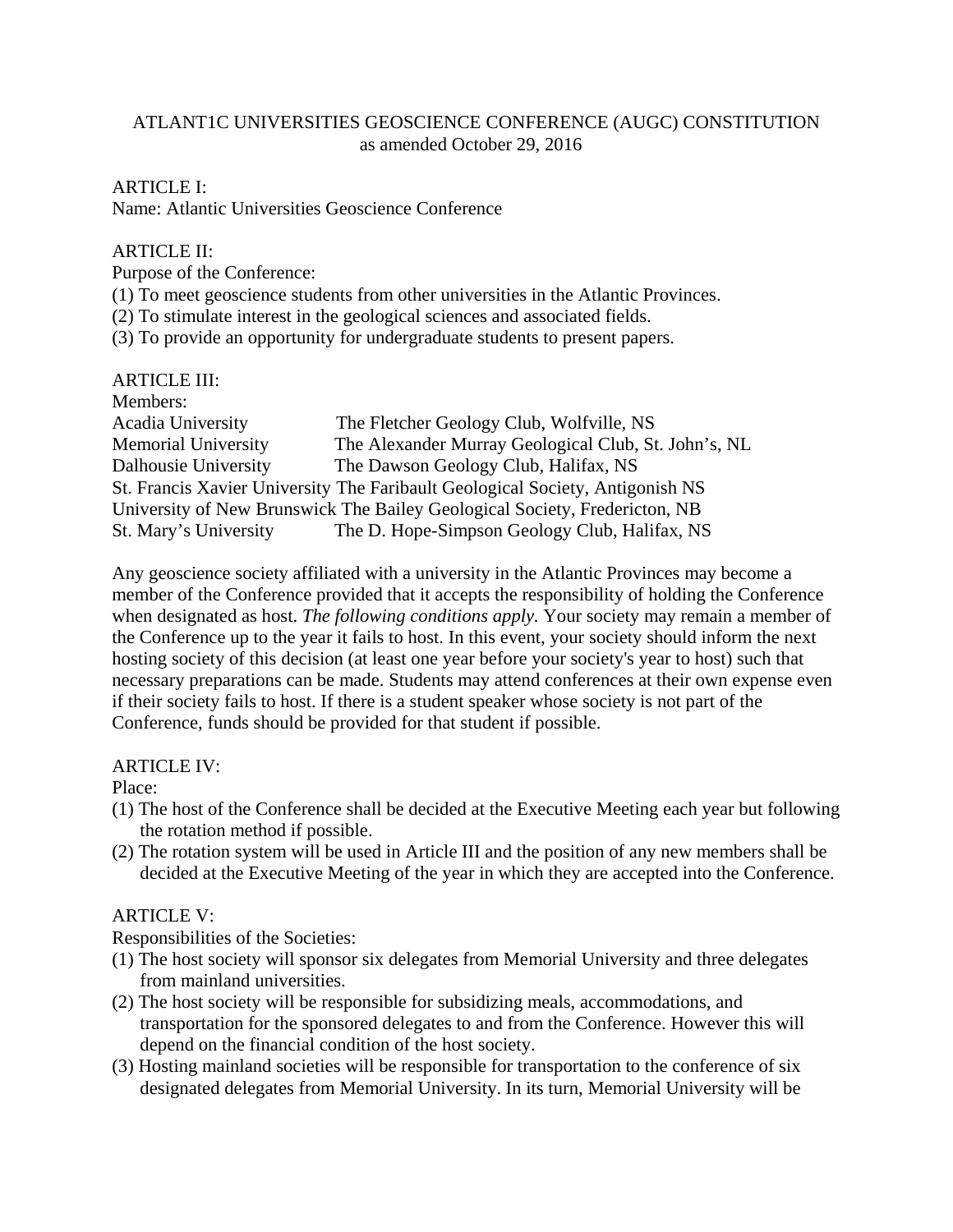responsible for transportation to the Conference of three designated delegates from each mainland society. Also each mainland society will sponsor three additional delegates from among its members to the Conference when hosted by Memorial University.

- (4) All participating societies must provide the host society with the names of its designated delegates at least ten days before the Conference or the host society will be relieved of all obligations to that society.
- (5) Each individual society shall be responsible for damage occurred at the conference by members of the society.

### ARTICLE VI:

### Papers:

- (1) AUGC presentations include both oral papers and posters dealing with some aspect of earth sciences. Oral presentations normally have a time limit of twenty minutes and a question period of ten minutes.
- (2) Abstracts must be prepared for both oral and poster presentations.
- (3) If the host society receives a copy of an abstract at least ten days prior to the conference, the host society will be responsible for duplication and distribution of the abstract. Otherwise, that responsibility lies with the society sponsoring the paper.
- (4) The order of oral paper presentations shall be determined by chance. The lottery will be performed by the host society prior to the conference.
- (5) Prizes and awards are normally provided for oral and poster presentations by external organizations according to criteria established by those organizations (see Appendix A).
- (6) Students who present oral papers or posters at AUGC must be currently enrolled in an undergraduate geoscience program.
- (7) Judging of oral and poster presentations will be done by an impartial panel of at least three professional members of the geoscience community arranged by the host society with input from faculty and Science Atlantic/CSPG/CSEG or similar organization.

# ARTICLE VII:

Time:

The time of the Conference shall be no later than November 15th and the clubs shall be notified of the date at least one month in advance, in writing.

# ARTICLE VIII:

Executive Meeting:

- (1) The host society shall appoint the chairperson, secretary and treasurer for the Conference, to preside over the executive meeting.
- (2) The treasurer shall be responsible for a financial report on the conference.
- (3) The secretary shall be responsible for a report on the conference.
- (4) The reports (2) and (3) must be forwarded to all societies by the 1st of February after the Conference.
- (5) At the executive meeting, each club will have three votes. All motions must be passed by a two-thirds majority of those present.

ARTICLE IX: Attendance: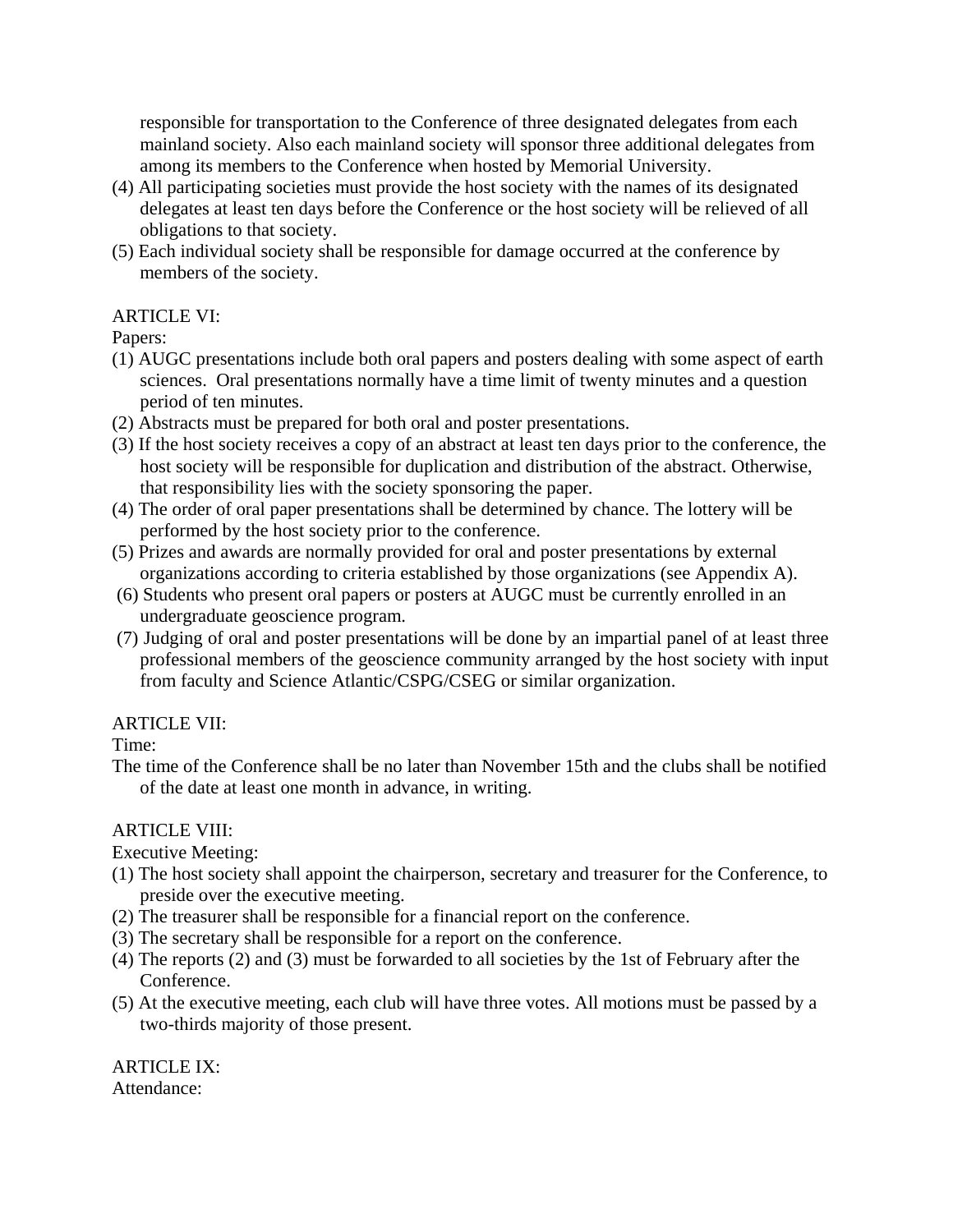- (1) Attendance will be open to all interested parties; however, the host society shall only be financially responsible for designated delegates of a member club.
- (2) A minimum of ten days' notice will be given for members attending from each society or club.

#### ARTICLE X:

#### Finance:

In the event of a money surplus arising from the Conference, the host society shall pass it along to the next year's host via the Science Atlantic holding account. If, however, a deficit is incurred by the host, this will be its responsibility and is *not* to be passed along to next year's host society.

### ARTICLE XI:

Amendments:

Amendments of this constitution shall be made only at conference executive meetings at which an eighty percent majority of votes by member clubs who are represented at the conference shall be necessary to amend the Constitution.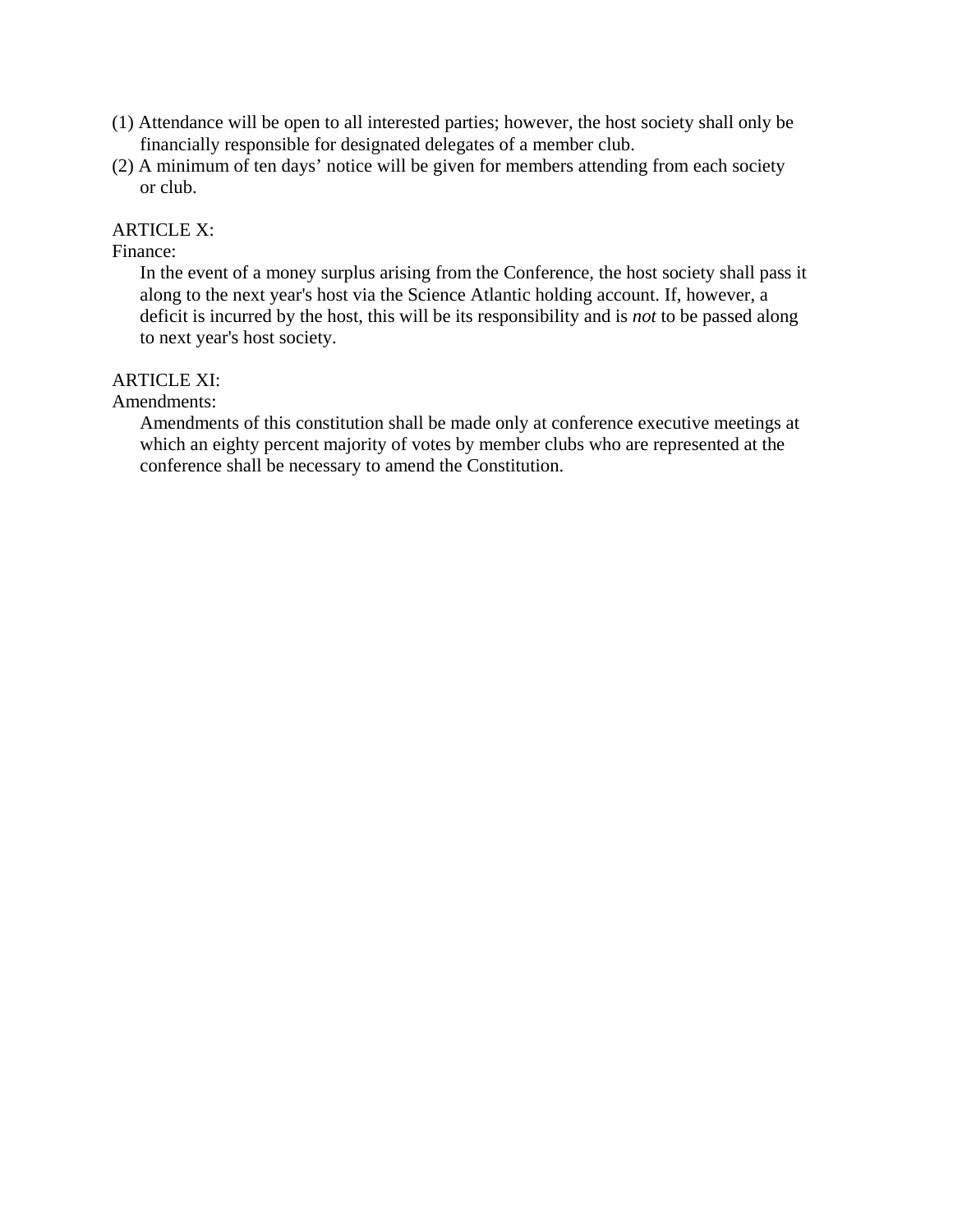#### **Appendix A: Awards and prizes presented at AUGC (as revised November 2016 with input and approval from award sponsors)**

### **Judging**

Oral and poster presentations at AUGC are evaluated by a panel of at least 3 qualified judges with diverse geoscience expertise. In consultation with the award sponsors (as described below), the AUGC student organizers are responsible for assembling the panel of judges. At least four weeks before the date of the conference, the student organizers should contact the Science Atlantic Earth Science Committee and ask that they suggest at least one appropriate and available judge. Similarly, the student organizers should contact Imperial Oil, CSPG, CSEG, and the Mining Society of Nova Scotia to invite them to send representatives to the conference. If such representatives are present at the conference, they may take the lead in judging the awards of those organizations. Professors at the host university can also be asked by the student organizers for advice in assembling the judging panel.

Note: In all cases where plaques are awarded, the winner's department is responsible for ensuring that the plaque is suitably engraved and that it is returned to the AUGC in the subsequent year so that it is available to be given to the next recipient.

Normally the awards are presented by representatives of the award sponsors at the closing banquet of the conference.

### **Science Atlantic Best Paper Award**

**The Science Atlantic Presentation and Communication Award** is given for the best overall student paper on any geoscience topic presented orally at the annual AUGC (Atlantic Universities Geoscience Conference).

# **Judging**

The award is judged primarily on the basis of the scientific quality of the topic, the amount of original work done by the student, and his/her understanding of the subject.

Evaluation criteria include:

Abstract – Clear statement of problem, objectives, principal findings;

Presentation – Clarity, visual aids, organization;

Scientific merit – Experimental design, innovative approach, and interpretation of data; Understanding - Overall knowledge and response to questions.

The award will be judged by a panel of at least 3 qualified judges with diverse geoscience expertise as described under judging above.

# **The Award**

The award consists of a monetary prize (\$500 in 2015) and letter of commendation for the presenter, as well as a plaque which resides at the winner's university for one year, after which the winner's university is responsible for bringing the plaque to the next annual conference. The award is usually presented by a representative of the Science Atlantic Earth Science Committee at the annual banquet of the AUGC.

# **Sponsor Information**

This award (previously known from 2004-2012 as the APICS-NSERC Award) is the AUGC version of the Science Atlantic Undergraduate Research Award and Communication Award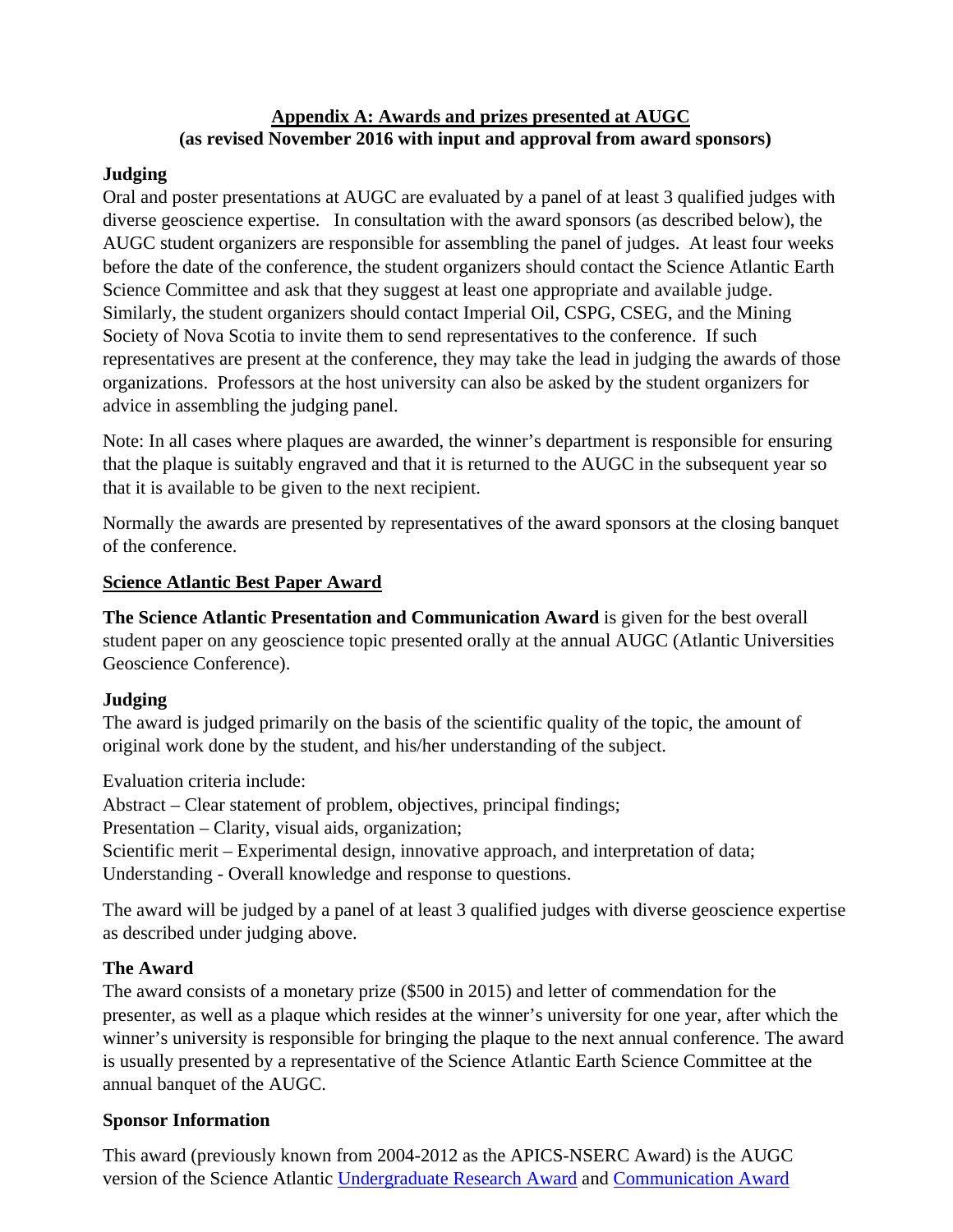offered at all Science Atlantic-sponsored conferences. The Communication part of the award is sponsored by Canadian Science Publishing. A separate Communication Award is not offered at AUGC.

### **Imperial Oil Best Poster Award**

**The Imperial Oil Best Poster Award** is given to the student presenting the best overall student poster on any topic at the annual AUGC.

### **Judging**

The award is judged primarily on the basis of the scientific quality of the topic, the amount of original work done by the student, and his/her understanding of the subject.

Evaluation criteria include:

Abstract – Clear statement of problem, objectives, principal findings; Poster design – Clarity, organization, visual appeal; Scientific merit – Experimental design, innovative approach, and interpretation of data; Understanding - Overall knowledge and response to questions.

The award will be judged by a panel of at least 3 qualified judges with diverse geoscience expertise as described under judging above. When a representative of Imperial Oil is present, he/she will take the lead in judging this award.

# **The Award**

The award consists of a monetary prize for the student presenter.

# **Sponsor Information**

This award has been sponsored by Imperial Oil since 2007. Imperial Oil recognizes that business success depends on the economic, social and environmental health of the communities where they operate and views community investment not simply as a responsibility but as an essential component in building a strong society. Imperial Oil gives back to local communities through financial contributions, in-kind donations and volunteer efforts and supports scientific research with a number of awards and sponsorship.

# **Canadian Society of Petroleum Geologists (CSPG) Award**

**The Canadian Society of Petroleum Geologists Award** is awarded annually for the best presentation of a petroleum geology-related paper at the annual AUGC. If the winner of the Science Atlantic Best Paper Award gave a petroleum geology-based presentation, then the CSPG award will go to the petroleum geology-based paper judged to be next best.

# **Judging**

The award will be judged by a panel of at least 3 qualified judges with diverse geoscience expertise as described under judging above. When a CSPG representative is present, he/she will take the lead in judging for the award.

# **The Award**

A plaque is presented to the winner at the AUGC banquet as well as a monetary prize (\$500 in 2015), preferably by a CSPG member or representative. The plaque will reside at the winner's university until the next AUGC, when the winner's university is responsible for bringing the plaque to the next conference.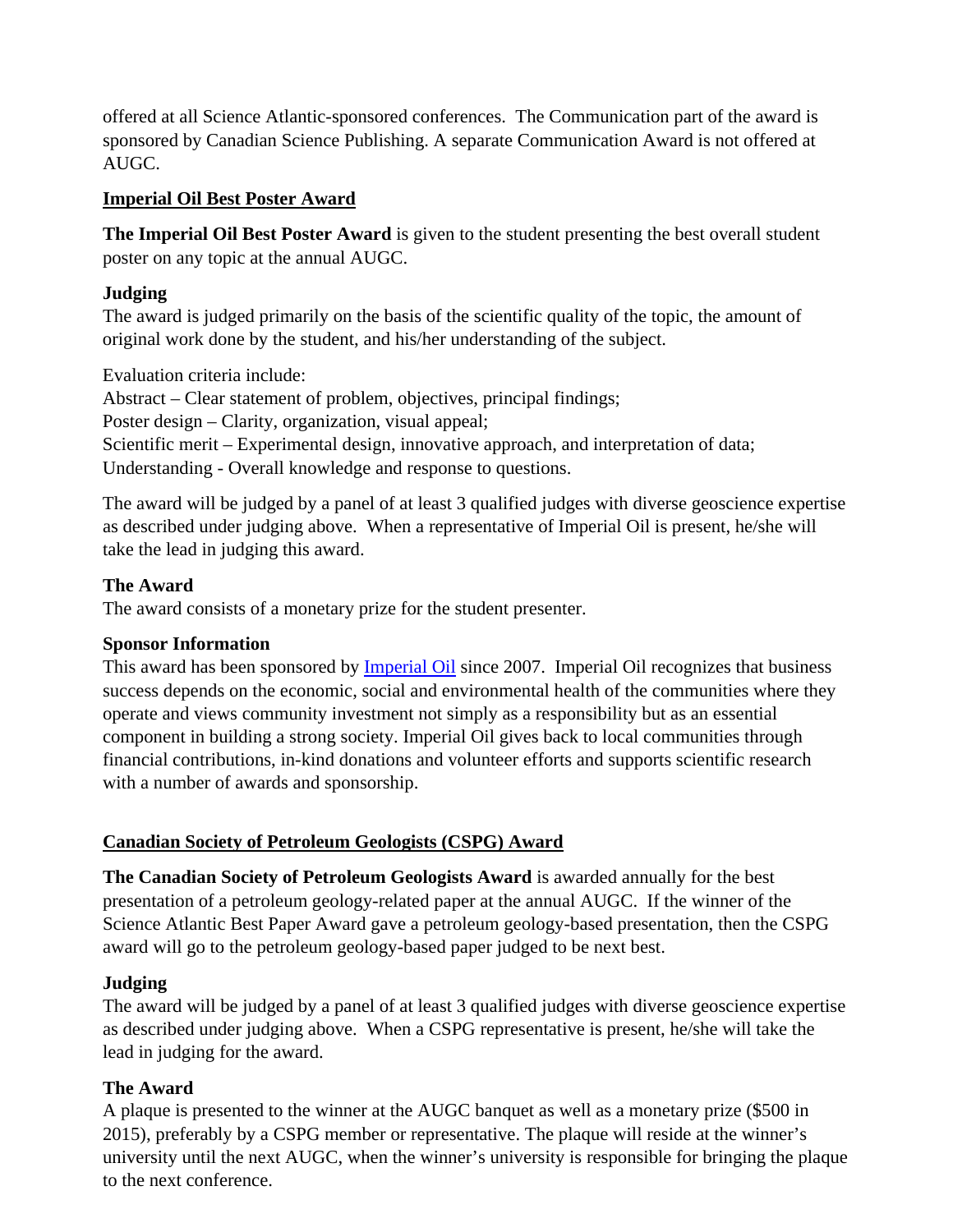#### **Sponsor Information**

This award is sponsored by the Canadian Society of Petroleum Geologists. Founded in 1927, the mission of the Society is to advance the professions of the energy geosciences – as it applies to geology; foster the scientific, technical learning and professional development of its members; and promote the awareness of the profession to industry and the public.

### **Canadian Society of Exploration Geophysicists (CSEG) Award**

**The Canadian Society of Exploration Geophysicists Award** was established in 2008. The award is given to the student who presents the best overall geophysics paper at the AUGC conference (typically awarded for an oral presentation; however, poster presentations are also eligible). Geophysics is a diverse discipline with many different areas of study, and this award could be awarded to any student whose work falls under this broad category.

### **Judging**

Students will be evaluated on the scientific merit of their work, their general understanding of the material covered and their ability to effectively communicate this to the judges. This award will be judged by the panel of judges chosen by the conference organizers. Ideally one of these judges should have a geophysics background. The CSEG will typically send representatives to attend the conference so if a geophysics judge cannot be found locally then one of these representatives may be asked to judge. The award may not be presented if the judges and the CSEG representatives determine that no presentation fulfills the spirt of the award.

### **The Award**

The award consists of a monetary prize (\$500 in 2015) for the student presenter, as well as a plaque which resides at the winner's university for one year, after which the winner's university is responsible for bringing the plaque to the next annual conference. The award is usually presented by a CSEG representative at the annual banquet of the AUGC. The monetary prize of \$500 comes from the funds (\$4,500 in 2015) that the CSEG commits to the conference. It is a responsibility of the school that hosts the conference to prepare and distribute a cheque for the winning presenter.

### **Sponsor Information**

The Canadian Society of Exploration Geophysicists began in 1949 at around the time of the petroleum production boom of the Leduc and Redwater discoveries. As a result of these significant discoveries, there was a need for increased knowledge, skill and professional attributes in the field of geophysics. Today, the CSEG is a thriving organization. CSEG's mandate is to promote the science of geophysics among its members, especially as it applies to exploration, and to promote fellowship and co-operation among those persons interested in geophysical prospecting.

# **The Frank S. Shea Memorial Award in Economic or Applied Geology**

**The Frank S. Shea Memorial Award** honours the student making the best presentation regarding an aspect of or with implications for economic or applied geology. If the winner of the Science Atlantic Best Paper Award gives an economic or applied geology presentation, then the Shea Award will go to the economic or applied geology presentation judged to be next best.

The award was established by the Mining Society of Nova Scotia at its annual meeting in June 1981 to honour Frank Shea, a long-time member and former president.